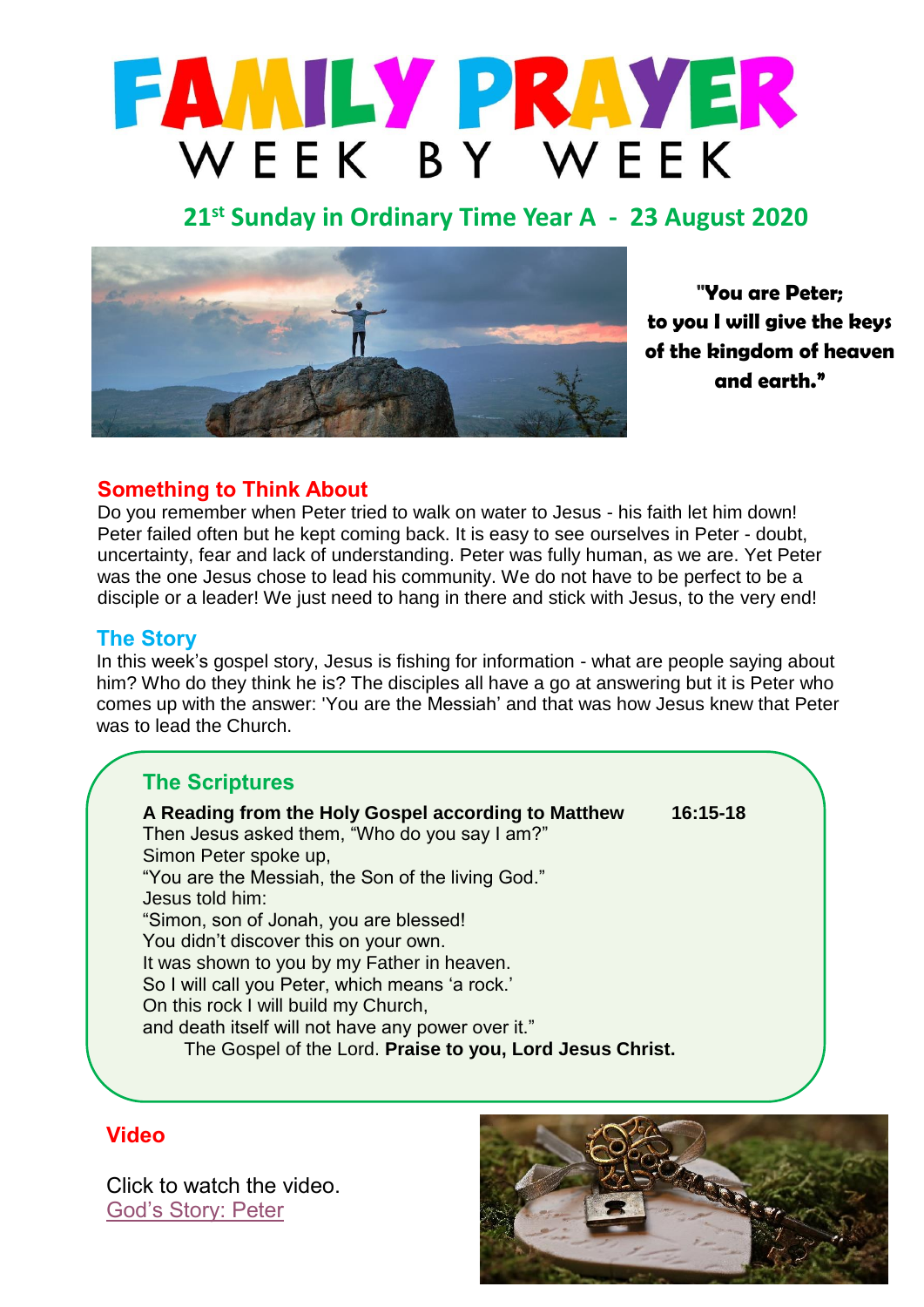## **THINGS TO DO THIS WEEK**

## **Prayer**

Say this prayer together during the week.

Dear Jesus. Strengthen our faith in you. Be with us when we are filled with fear or doubt, and remind us of your never-ending love for us. Thank you Jesus, for the gift of faith. Amen.

## **Family Discussion**

Which people have helped you to be a disciple of Jesus? Who are some of the leaders in our Church today - In your parish? In the world?

What do you know about Peter and his importance to the early Christian community? What we can learn from Peter and his faith in Jesus?

## **Family Activity**

You will need one rock for the family or a pebble for each person, and marker pens. Think about what you would say if Jesus asked you "Who do you say I am?" Take turns to answer the question, and then write or draw your word or symbol on the rock or one of the pebbles. Keep the rock or pebbles in the centre of the dinner table and remember to pray, thanking Jesus for the gift of your faith.



Images from Unsplash.com and Pikist.com. Used under licence/with permission. Contemporary English Version of Scripture extracts provided under licence from ICEL to Liturgy Brisbane.





ARCHDIOCESE OF BRISBANE **Evangelisation Brisbane**